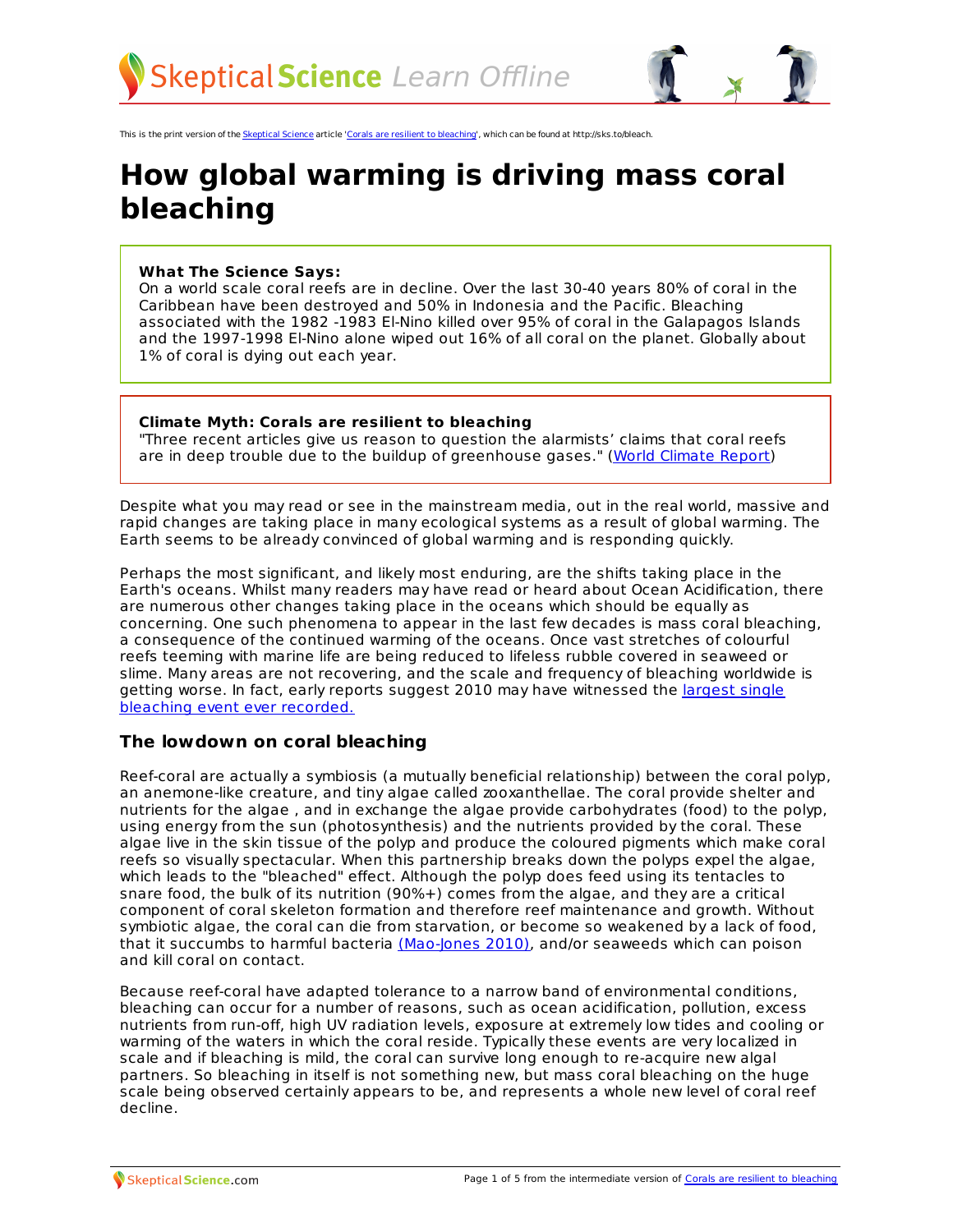## **Ocean warming is driving mass coral bleaching**

As coral reefs operate very near to their upper limit of heat tolerance (Glynn & [D'Croz](http://www.springerlink.com/content/pj641521uk266477/) 1990), bleaching en masse happens when the surface waters get too warm above their normal summer temperature, and are sustained at this warmer level for too long. The intensity of bleaching corresponds with how high, and how long temperatures are elevated and, as one might expect, the intensity of bleaching affects the rate of survival. Small rises of 1 -2 degree C, for weeks at a time, usually induce bleaching.

This episodic ocean warming has been most pronounced worldwide during El-Nino events, when the Pacific Ocean exchanges heat to the atmosphere and surface waters. In recent years though, severe mass bleaching is happening outside of El-Nino because of the "background" ocean warming. The huge mass bleaching in the Caribbean in 2005, a non El-Nino year, and again this year is a prime example of this [\(Eakin](http://www.plosone.org/article/info:doi/10.1371/journal.pone.0013969) 2010) . Evidence connecting warm surface waters and mass coral bleaching has strengthened to the extent that the National Oceanic and Atmospheric Administration (NOAA) has a coral bleaching alert system in place. This alert system accurately forecasts mass coral bleaching based on satellite data of sea surface temperatures.

## **Hot water + Coral = Dead coral**

So how does hot water kill coral? It requires both high water temperatures and sunlight. Oxygen is released as waste during photosynthesis and like all chemical processes this is affected by temperature, speeding up as more energy (warmth) is applied. When water temperatures rise too high the protective mechanisms to prevent heat damage, employed by the coral and the algae, are overwhelmed. The zooxanthellae algae produce high levels of oxygen waste which begin to poison the coral polyp. In acts of self-preservation the coral kick out the algae, and in doing so become susceptible to starvation, opportunistic diseases, competitive seaweeds and macroalgae (slime to you and me) . Coral can succumb to the effects of bleaching years later, and for those coral that survive, growth effectively ceases and full recovery can take anything up to a decade.

## **Coral resilience is futile**

On a world scale coral reefs are in decline, and it makes for rather depressing reading for an avid diver like myself. Over the last 30-40 years 80% of coral in the Caribbean have been destroyed [\(Gardner](http://www.sciencemag.org/content/301/5635/958.abstract) 2003) and 50% in Indonesia and the Pacific [\(Bruno](http://www.plosone.org/article/info:doi/10.1371/journal.pone.0000711) & Selig 2007). Bleaching associated with the 1982 -1983 El-Nino killed over 95% of coral in the Galapagos Islands [\(Glynn](http://www.stri.si.edu/sites/publications/PDFs/1990_DCroz_Glynn_CReef_Experimental_181-191.pdf) 1990), and the 1997-1998 El-Nino alone wiped out 16% of all coral on the planet. Globally about 1% of coral is dying out each year. Not all of this continual decline is solely down to bleaching of course, pollution and other human activities are also contributing, but bleaching is speeding up the loss of coral.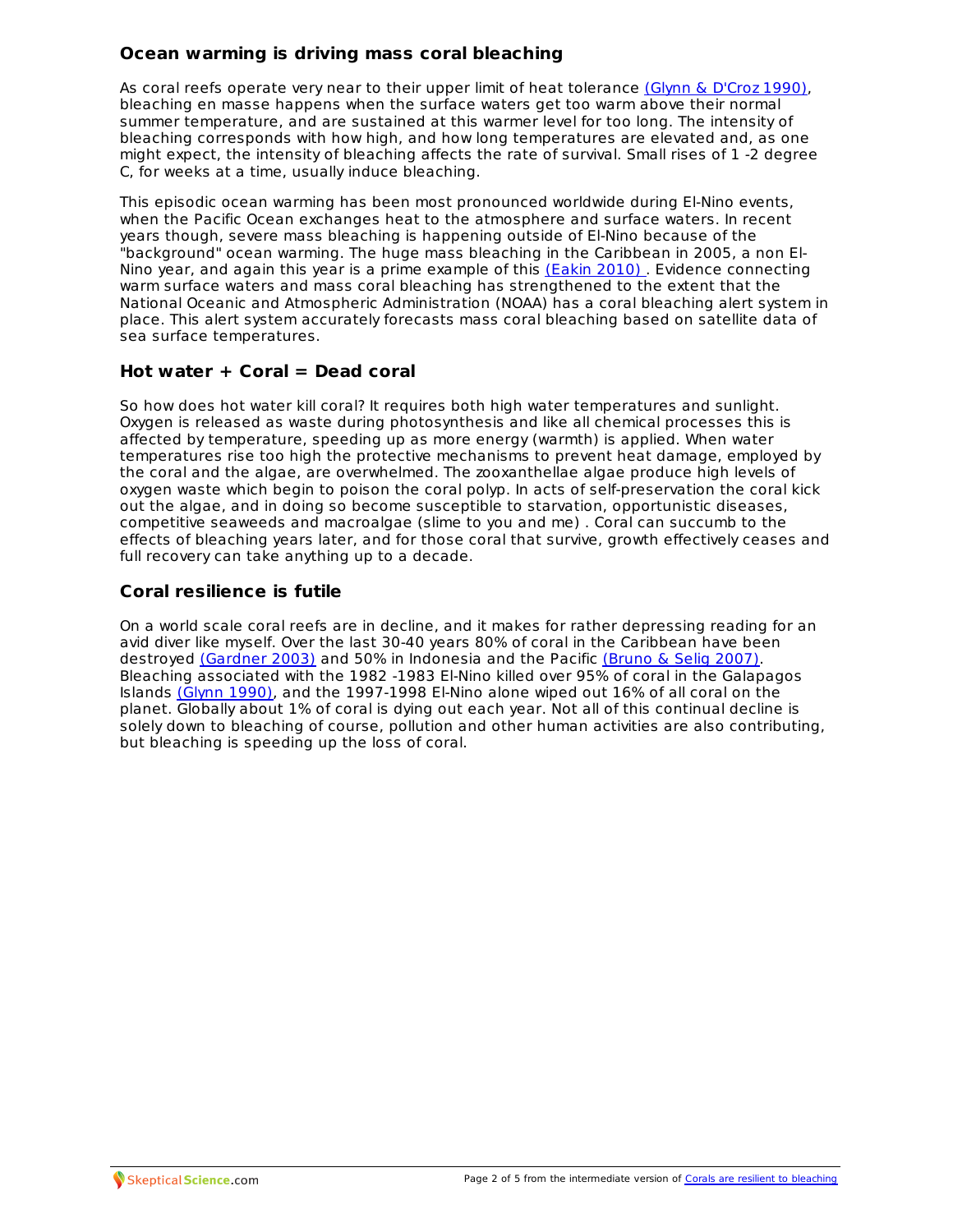

Looking only at bleaching though, we find that the incidence of mass coral bleaching increases dramatically in the last few decades. Despite modern records being biased by better monitoring and reporting in recent times, there seem to be little evidence of mass coral bleaching further back in time when examining long-lived coral communities. Studies from around the world show no signs of bleaching dating back many thousands of years, until recent decades [\(Abram](http://www.sciencemag.org/content/301/5635/952.abstract) 2003), [\(Aronson](http://www.springerlink.com/content/a6w9a5q993vppgrb/) 2003). In the Caribbean there are no signs of previous mass bleaching dating back 220,000 years [\(Pandolfini](http://onlinelibrary.wiley.com/doi/10.1111/j.1461-0248.2006.00933.x/abstract) & Jackson 2006)

So where does this resilience claim originate you may ask?. Perhaps from studies that have shown some coral, in secondary bleaching events, have lower rates of death. A few coral are in more fact tolerant to bleaching, some algae for instance manufacture their own "organic sunscreen". However this a only small proportion, major reef-building coral species seem incapable of forming long-lasting partnerships with these heat tolerant algae [\(Coffroth](http://www.plosone.org/article/info:doi/10.1371/journal.pone.0013258) 2010), and the coral polyp themselves have a very poor genetic ability to adapt to warming (Csaszar 2010). However the ["resilience"](http://www.plosone.org/article/info:doi/10.1371/journal.pone.0009751) fallacy arose, there's no evidence a few hardy individuals will somehow prevent the loss of most coral worldwide.

# **The importance of coral reefs - the oasis in a marine desert**

So what does this all have to do with the average man or woman in the street?, well, as far as humans are concerned, there is a rather large dollar value attached to coral reefs. Goods and services derived from coral reefs are very roughly estimated to be between \$172 to \$375 billion dollars per year [\(Martinez](http://infolib.hua.edu.vn/Fulltext/ChuyenDe2009/CD289/56.pdf) 2007). Not only that, but reefs directly provide food and income to over half a billion people worldwide. The decline of coral reefs is going to not only impact those that directly depend on them for a living and sustenance, but eventually have dramatic effects on economies worldwide, and will likely drastically drive up world food prices as fish populations nosedive.

Ecologically speaking the value of coral reefs is even greater because they are integral to the well being of the oceans as we know them. It might serve to picture them as the undersea equivalent of rainforest trees. Tropical waters are naturally low in nutrients because the warm water limits nutrients essential for life from welling up from the deep, which is why they are sometimes called a "marine desert". Through the photosynthesis carried out by their algae, coral serve as a vital input of food into the tropical/sub-tropical marine foo[d-chain,](http://skepticalscience.com/coral-bleaching.htm) and assist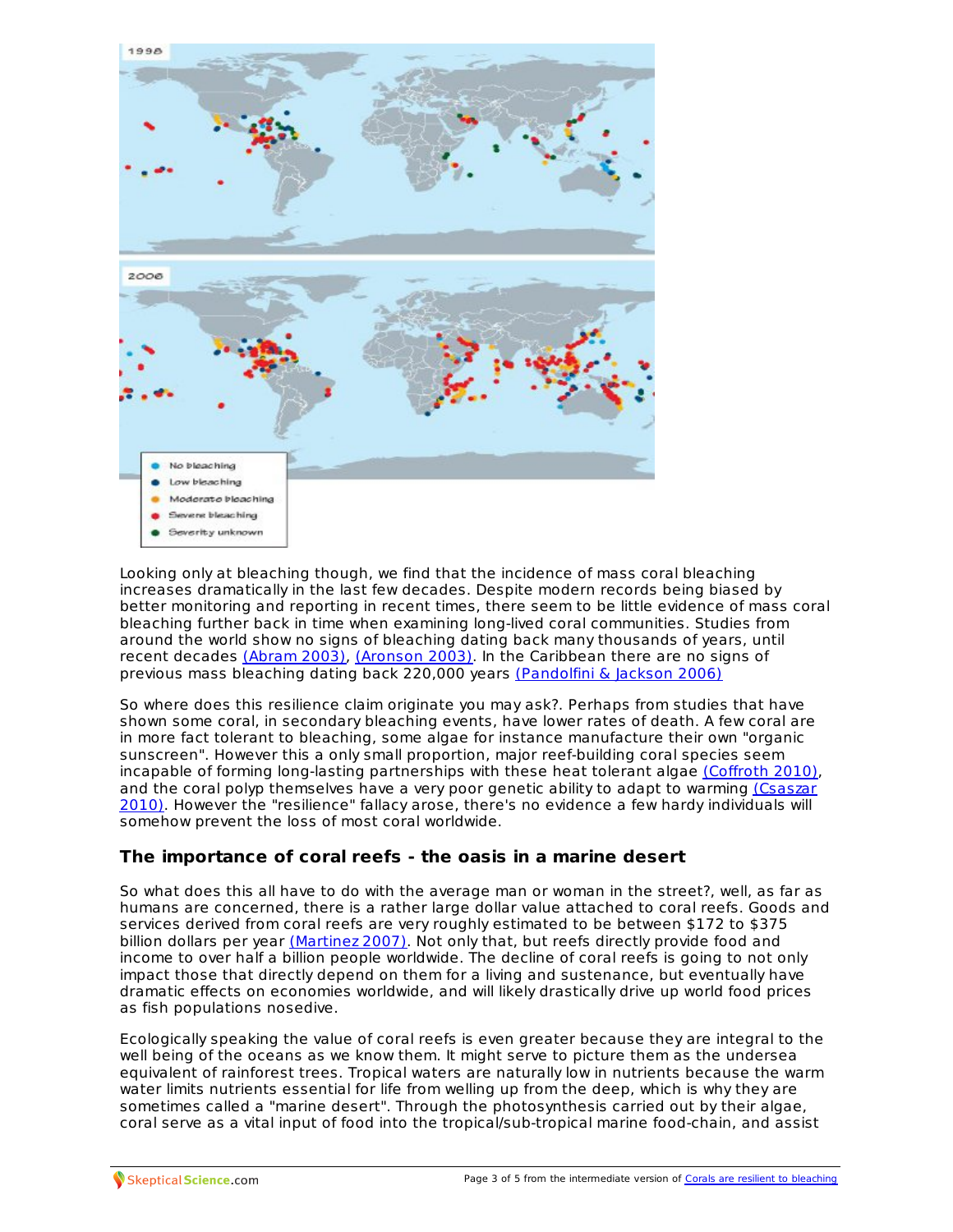in recycling the nutrients too. The reefs provide home and shelter to over 25% of fish in the ocean and up to two million marine species. They are also a nursery for the juvenile forms of many marine creatures .

I could go on, but the similarity with the rainforest should now be clear. Eliminate the undersea "trees", which mass coral bleaching is in the process of doing, and you'll eliminate everything that depends on it for survival, a point best exemplified in the following sequence of photos. (sequence of healthy coral-bleached coral-rubble & slime)

# **A grim outlook for coral**

The critical issue with global warming induced coral bleaching, as it is for many eco-systems, is the speed of warming. They are simply not being given sufficient time to evolve tolerance. The coral's algal partners have short lifetimes and possess genetic traits which may enable successful adaptation to warming. Coral themselves aren't so lucky, somewhat in contrast to their algae, they possess a poor genetic ability to combat warming stress and have decadal lifetimes. It's likely therefore that many coral will die because the speed of warming is too great within an individual communities lifetime.

Perhaps a useful way of looking at it, is that the "bar" is continually being set higher and higher, and the recovery time between bleaching events becoming smaller and smaller. Gradually this continual ocean warming will start to impact areas which have so far escaped unscathed, and these coral will succumb too. Of course coral reefs aren't just under fire from bleaching, as mentioned earlier, humans are hurting them in many other ways. Ocean Acidification in particular is a large looming threat [\(Veron](http://www.ncbi.nlm.nih.gov/pubmed/19782832) 2009). The increasing frequency and severity of bleaching, coupled with the persistent decline in coral around the world, should however immediately dispel any myths about coral resilience.

#### **Intermediate rebuttal written by Rob Painting**

#### **Update July 2015**:

Here is a related lecture-video from [Denial101x](https://www.edx.org/course/making-sense-climate-science-denial-uqx-denial101x-0) - Making Sense of Climate Science Denial